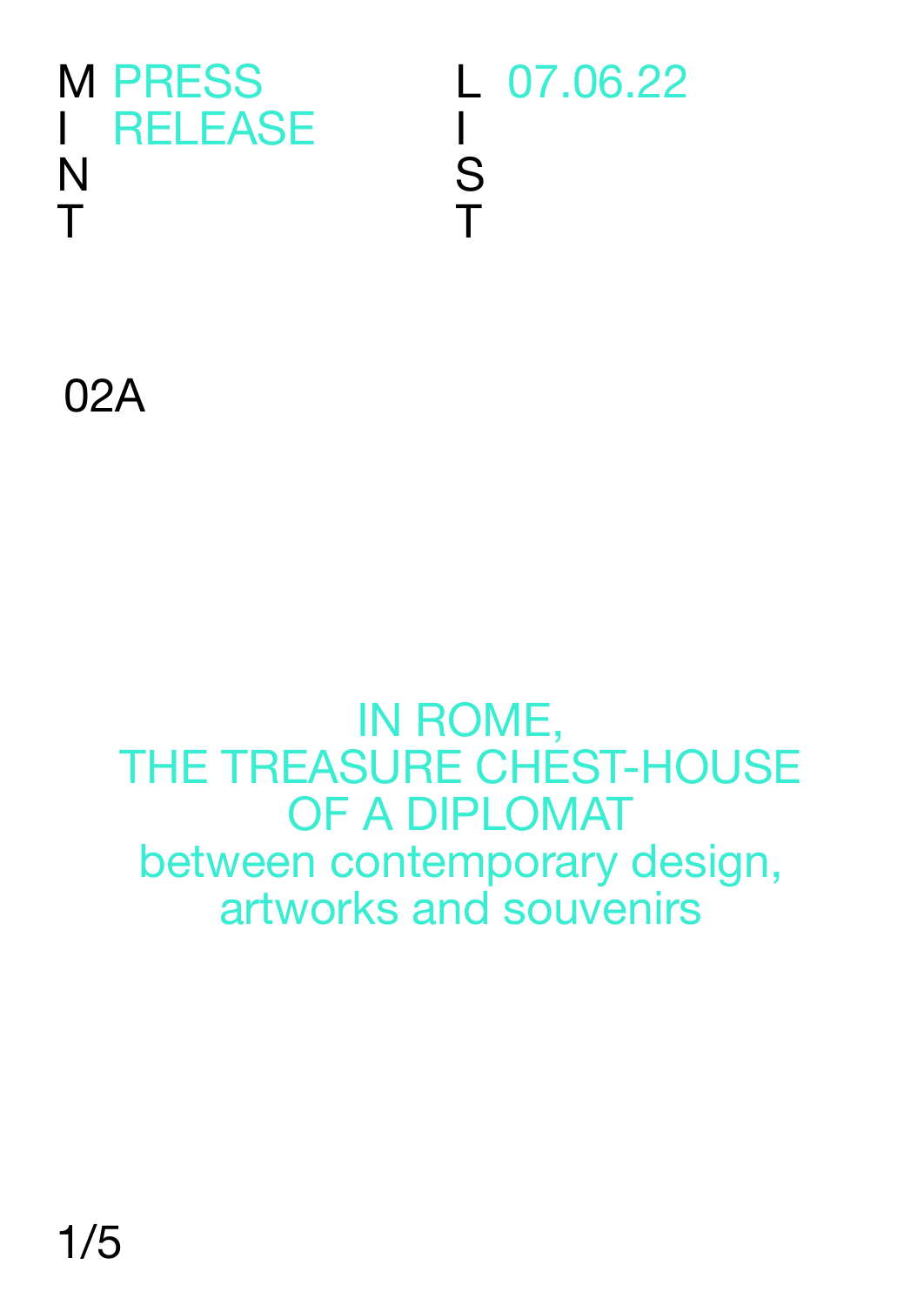In the elegant Flaminio district in Rome, a few steps from the MAXXI Museum and the National Gallery of Modern Art, emerging architecture and interior design studio 02A [www.02a.it](http://www.02a.it) has reimagined the interior of a 130 sqm apartment, on the ground floor of a noble building from the early Twentieth century. Located between the greenery of the East bank of the Tiber river and the urban vegetation of the Parioli Mountains, the project gives rise to a dynamic space, open to the outside thanks to a generous garden.

The traditional apartment was bought by the diplomat Alfonso Tagliaferri, who was stateless for work, but in search of his first private home, to which he could return at the end of each mission.

"The client has given us a wider opportunity to reflect on the concept of home as a place of belonging, even more if not lived in on a daily basis. The mental construction of the project was a journey into his memory and aspirations, through a constant and free dialogue, in search of useful traces to define a thread that guided and contained every choice, every missed connection, every digression, translating the experience into architecture"

— says Marco Rulli, co-founder of the Rome-based studio together with Thomas Grossi.

The client is also the protagonist of a short film showing how to live in his own house. You can watch it at this link: [https://vimeo.com/687064455.](https://vimeo.com/687064455)

The new rooms of the apartment reflect the renewed use, no longer a bourgeois family nest but the residence of a diplomat, with totally different social rhythms and needs.

Inside, one can stroll among relics and handicrafts from many countries, including South Africa and the Philippines. The main focus of the project is the sleeping area, a large room conceived as a suite with an open space bathroom characterized by a volume with a smoked mirror surface that expands the domestic landscape and gives maximum diffusion to the natural light coming from the three large windows arranged on the South-West side.

The main entrance opens onto the living area, where a glass wall cuts through the large decorative plaster barrel vaults of the living room and kitchen, painted in Little Greene's Tuscan Red.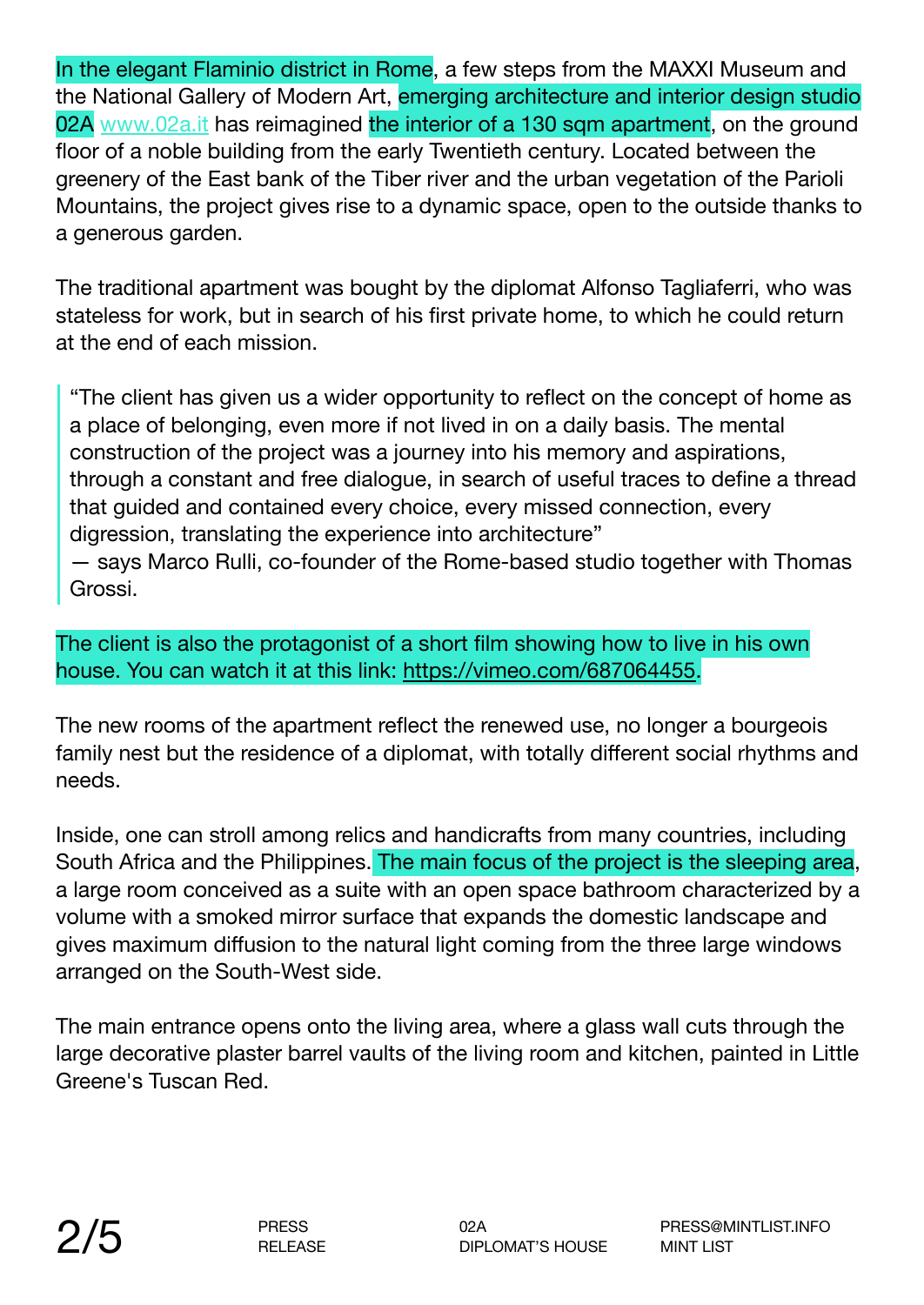The kitchen is characterized by white and ocher yellow wall units that complement the decorative motifs of the 20x20 grit floor, and by the brushed granite surfaces of the central island and the worktop.

Engraved on the plates of the scullery, the phrase in Esperanto: "Noblas tiu, kiu staras signature en siaj ideoj, sed noblas eĉ pli tiu, kiu kapablas ilin ŝanĝi" (He who is firm in his ideas is noble, but he who is able to change them is even more noble).

A restored solid oak parquet floor lines the eclectic lounge, where Bretagne di Frau leather sofas and French Art Deco armchairs from the 1940s interact with an ancient Venetian lantern, and with photographs and sculptures on the walls. Streams of natural light illuminate the environment and denote the opening of the French window towards the large private garden, with direct access from the Tiber, and furnished with deck chairs, shielding vines, lush Monstera Deliciosa and the shade of a large palm tree.

An arched passage with a custom-made bookcase leads to a more intimate dining area. Here, neutral tones on the walls provide a theatrical backdrop to the family's antique furniture and works of art (tapestry by Igshaan Adams; Classroom by Pascale Marthine Tayou), while the Illan birch pendant lamp by Luceplan rests on a glass-surface table with vintage '50s chairs in a continuous dialogue between ancient, modern and contemporary.

A curved wall marks the entrance to the most private area of the house. On the one hand, the service bathroom with its suspended ceramic tub and black marble surfaces resembles a cabinet of curiosities wrapped in Palm Jungle wallpaper by Cole & Son and the sinuous shapes of shells, natural figures, travel treasures and handcrafted Vienna straw sconce. On the other hand, the studio with two souls: that which is dedicated to cinematographic art with upholstered vintage theater chairs (projector and motorized cloth hidden in the ceiling) and the other for writing and smart work moments with the Helsinki desk by Desalto and the iconic Serbelloni armchair designed by Vico Magistretti for De Padova.

A cobalt blue velvet curtain reveals the heart of the apartment: the bedroom with a private en suite bathroom divided into several spaces. The horizon of warm colors of Ukiyo wallpaper by Nobilis on the doors of the made-to-measure wardrobe blends with the immaterial cubic volume that hides the bathroom services. Thanks to the layered glazing resin of the decorator Franco Casi Melcarne, the environment finds its own visual and formal unity from which the bathtub and shower area of the bathroom take shape.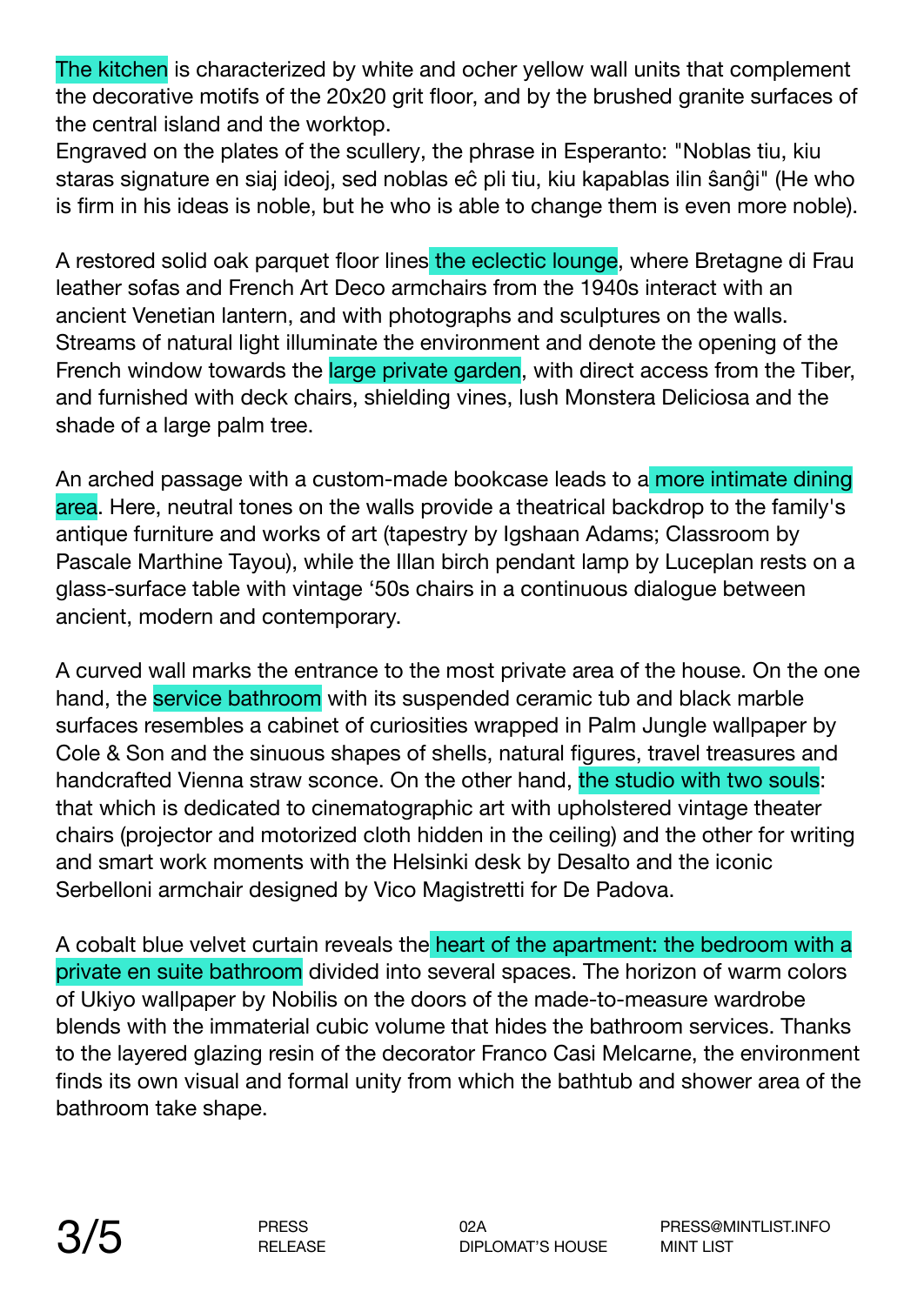"We tried to play with the concept of time, we didn't want a "finished" house, we were interested in giving space to the unfinished, to the imperfection that would contain the vital force of curiosity"

– say the architects.

02A completes an elegant renovation where contemporary design, art and travel treasures blend with natural materials and bold, full-color hues. The luxuriant green of the indoor plants envelops everything, enriching the succession of environments, giving an open and intimate space at the same time for those who, like the owner, live in their home as a citizen of the world.

| <b>MORE INFORMATION</b>               |                                                                                                                                                     |                     |
|---------------------------------------|-----------------------------------------------------------------------------------------------------------------------------------------------------|---------------------|
| <b>02A PRESS OFFICE</b>               | <b>MINT LIST</b><br>Giulia Milza,<br>Maria Azzurra Rossi                                                                                            | press@mintlist.info |
| <b>CREDITS</b>                        |                                                                                                                                                     |                     |
| <b>PROJECT NAME</b><br><b>ADDRESS</b> | Casa del Diplomatico - Diplomat's House<br>Flaminio Neighborhood, Rome                                                                              |                     |
| <b>ARCHITECT</b>                      | 02A (Thomas Grossi, Marco Rulli)                                                                                                                    |                     |
| <b>PROJECT TEAM</b>                   | Thomas Grossi, Marco Rulli, Alessandro Fuoti                                                                                                        |                     |
| <b>CONTRACTOR</b>                     | Giachini srl owned by Francesco Giachini                                                                                                            |                     |
| <b>CLIENT</b>                         | Alfonso Tagliaferri                                                                                                                                 |                     |
| <b>DATE</b>                           | October 2021                                                                                                                                        |                     |
| <b>GFA</b>                            | 130 sqm + 60 sqm (garden)                                                                                                                           |                     |
| <b>SUPPLIERS</b>                      | Water / sanitary material: Edilflaminio<br>Carpentry: Mattia Migliorati<br><b>Window restoration: Castellarin</b><br>Painting: Franco Casi Melcarne |                     |
|                                       |                                                                                                                                                     |                     |